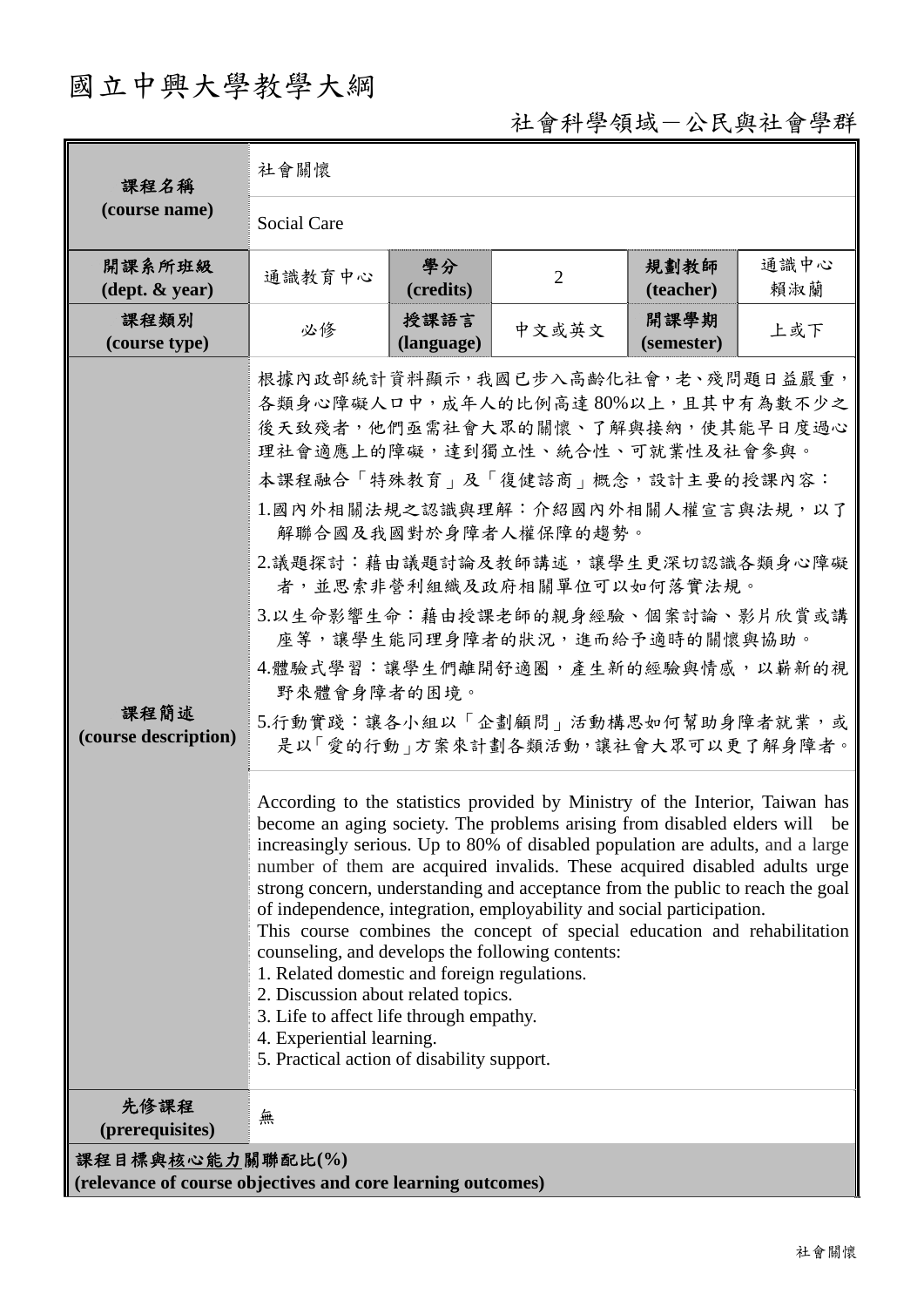| 課程目標                                                                      |                                                                                                                                                                                                    | course objectives                                                                                         | 核心能力<br>core learning<br>outcomes | 配比<br>合計<br>100% |
|---------------------------------------------------------------------------|----------------------------------------------------------------------------------------------------------------------------------------------------------------------------------------------------|-----------------------------------------------------------------------------------------------------------|-----------------------------------|------------------|
| 1.學生能正確地描述身心障礙者的<br>鑑定標準,並能區別社會福利與特                                       |                                                                                                                                                                                                    | 1. Students can correctly describe the<br>accreditation standard of                                       | 人文素養                              | 20%              |
| 殊教育觀點下鑑定標準之不同。<br>2.學生能活用課堂所學,除了改變對                                       |                                                                                                                                                                                                    | disabilities, and distinguish the<br>difference of standards between<br>social welfare and special        | 科學素養                              | 0%               |
| 身心障礙者的刻版印象,並能適時<br>對弱勢者提供正確的幫助。                                           | education.<br>2. Students can change the stereotypes<br>against people with disabilities, and<br>can provide proper assistance to<br>disabilities with passion.                                    |                                                                                                           | 溝通能力                              | 30%              |
| 3.學生能分辨身心障礙者於特殊教<br>育、轉銜服務、心理社會適應及就<br>業安置之需求。                            |                                                                                                                                                                                                    |                                                                                                           | 創新能力                              | 0%               |
|                                                                           |                                                                                                                                                                                                    |                                                                                                           | 國際視野                              | 0%               |
| 4.學生能主動收集課程相關資料,並<br>能在生活中融入所學,除了珍惜自                                      | 3. Students can distinguish demands of<br>disabilities in special education,<br>from those in transition services and                                                                              | 社會關懷                                                                                                      | 50%                               |                  |
| 己所擁有的健康、欣賞他人的特質<br>外,並能培養主動幫助弱勢者的熱<br>忱。                                  | job placement.<br>others.                                                                                                                                                                          | 4. Students can collect the relevant<br>information actively and can<br>appreciate the characteristics of |                                   |                  |
| 課程目標之教學方法與評量方法<br>(teaching and assessment methods for course objectives) |                                                                                                                                                                                                    |                                                                                                           |                                   |                  |
| 教學方法 (teaching methods)                                                   |                                                                                                                                                                                                    | 學習評量方式 (evaluation)                                                                                       |                                   |                  |
| 企劃顧問活動                                                                    | 講述法、小組合作、小組討論、個案討論、問答<br>(一)課堂出席與活動參與50%<br>法、影片欣賞、上台報告、體驗活動、角色扮演、<br>(二)個人期末報告30%,下列4個主題擇一:<br>1. 参訪相關機構<br>2.自行訪問相關專業人員(例如:非營利組<br>織之工作人員、社工或特教老師等)<br>3.設計愛的行動方案<br>4.無障礙設施及環境<br>(三)小組期末報告 20% |                                                                                                           |                                   |                  |

## 授課內容(單元名稱與內容、習作 **/** 考試進度、備註) **(course content and homework / tests schedule)**

| 週次             | 授<br>綱<br>課<br>大        |
|----------------|-------------------------|
|                | 課程介紹、了解學生先備知識與選課動機、學生分組 |
| 2              | 聯合國相關人權宣言、我國法規簡介        |
| 3              | 社會對身心障礙者的態度及與對身心障礙定義的影響 |
| $\overline{4}$ | 互助的力量                   |
| 5              | 肢體障礙之定義、鑑定、發展特質與服務需求    |
| 6              | 肢體障礙體驗活動                |
| 7              | 身體病弱之定義、鑑定、發展特質與服務需求    |